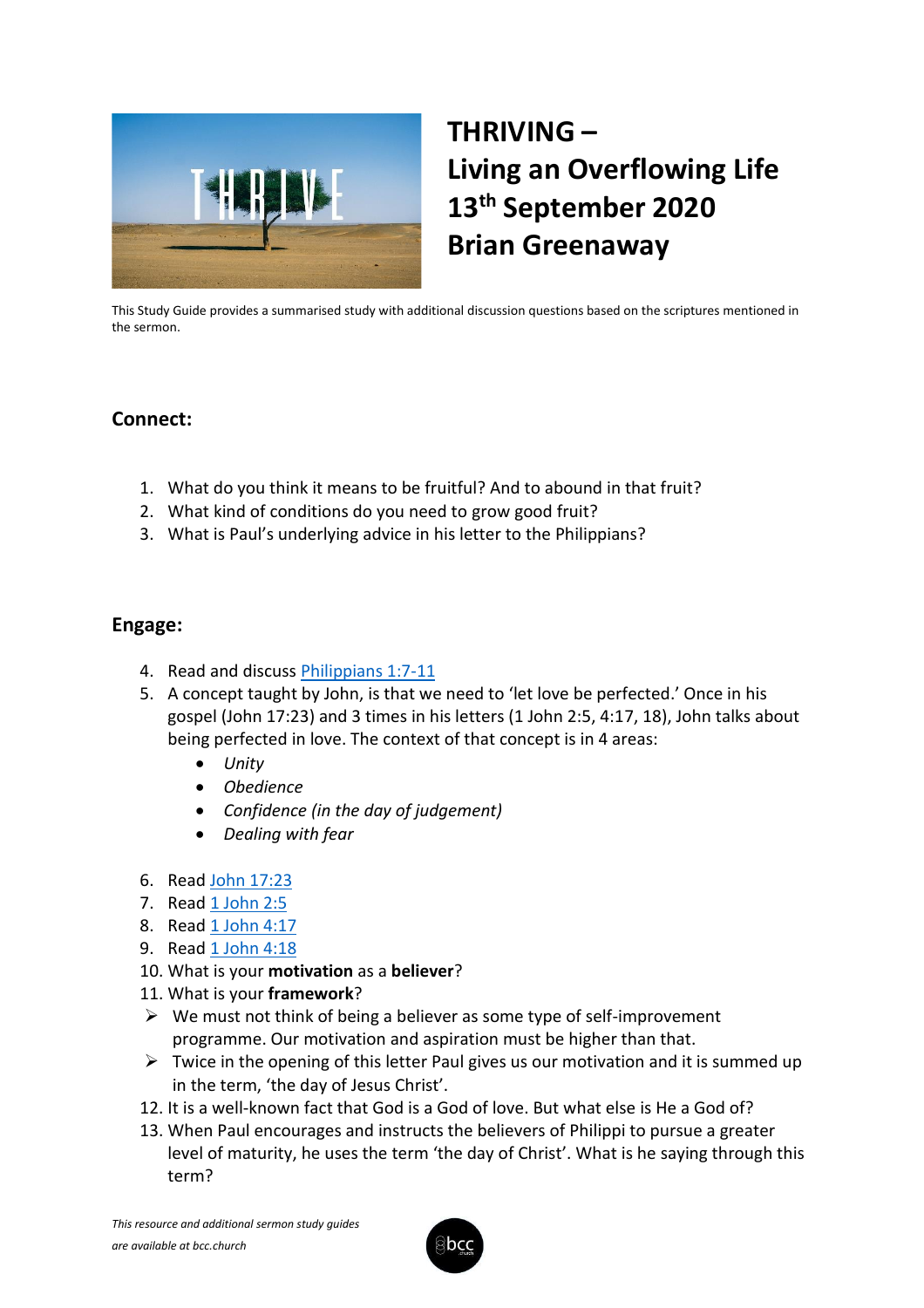# **Framework:**

- ➢ Right now, we are in the **cycle of Biblical feasts** we are approaching the autumn feasts. [Leviticus 23-24](https://www.biblegateway.com/passage/?search=Leviticus+23-24+&version=NLT) sets out the 7 major Biblical feats. It is an agricultural and prophetic cycle. First 3 feasts were fulfilled in the sinless death and resurrection of Jesus. The 4th in the pouring out of the Holy Spirit on Pentecost. The 5-7th will be fulfilled in the return of Jesus and the eventual new heavens and the new earth.
- 14. What do they all point to?
- 15. As believers, will we be judged for salvation?
- 16. Paul is very clear, that our lives are for one purpose. What is that purpose?
- Our desire should be to be sincere and blameless but it's through grace.
- 17. What is the framework, the constituent ingredients for this growth?



18. Love has to abound in knowledge and discernment. So, the love has parameters. It's not just love, it is a quality checked by these two things.

## **"I pray that your love will overflow more and more, and that you will keep on growing in knowledge and understanding."**

Philippians 1:9

MEANING: **Abound** – to be always functioning (Present active subjunctive tense)

- $\triangleright$  AT Robertson gives us a Greek word picture for verse 9: Imagine a river constantly flowing, a perpetual flood of love - more and more - but with the necessary limitations (river banks) of knowledge and discernment.
- 19. In our framework for Philippians, we have to see that Paul is giving us balance. If the love that we are to abound in isn't in 'real knowledge and all discernment', what will we lack?
- 20. Is your love from God flowing to others?

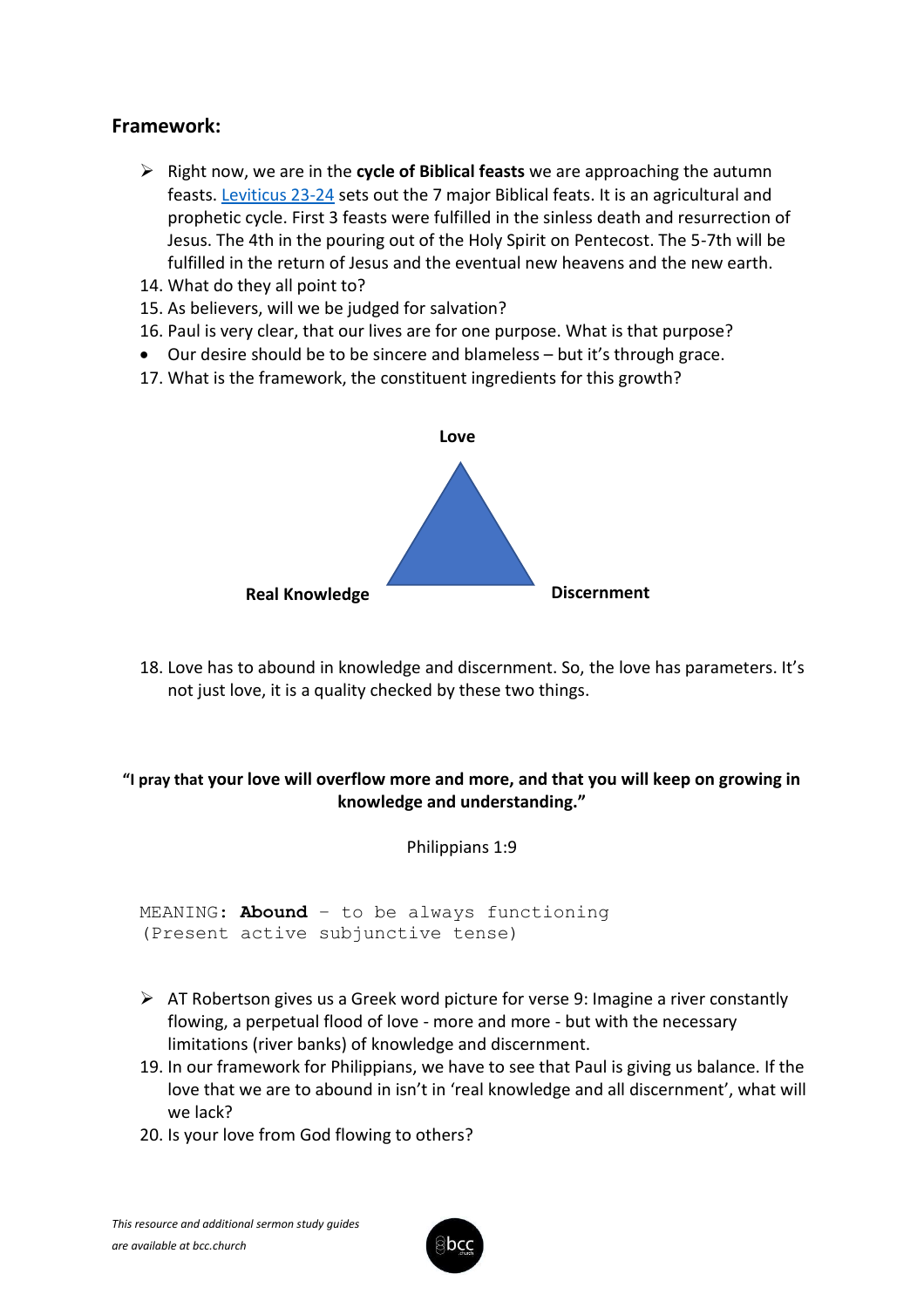MEANING: **Discernment** is about right or wrong, comes from a mind filled with God's love. Godly knowledge and true discernment operate together.

#### 21. Read [Colossians 1:9](https://www.biblegateway.com/passage/?search=Colossians+1%3A9&version=NLT)

- 22. How can you approve excellent things, unless you have an objective standard to measure them by?
- 23. Where does knowledge come from?
- 24. Are you reading the Bible thoroughly?
- We are responsible for preparing our hearts and to thrive. All has been provided to do so. Sometimes we have tough times, sometimes we come under spiritual attack. Jesus came under attack and what did He do – He quoted scripture.

#### **"But the Helper, the Holy Spirit, whom the Father will send in My name, He will teach you all things, and bring to your remembrance all that I said to you."**

#### John 14:26

- If it's not in us it can't come out. When we come across challenging situations, the Holy Spirit cannot bring scripture to our remembrance if we never read it in the first place.
- $\triangleright$  Paul is looking to the Philippians to bear good fruit. Fruit he calls, 'fruit of righteousness'.

**"Fruit is the visible expression of power working inwardly and invisibly.**

#### **The character of the fruit being evidence of the character of the power producing it.**

**So, the invisible power of the Holy Spirit in our lives produces the fruit of the Spirit. It is proof of union with Christ."**

Pastor Brian Greenaway

25. Read [John 15:4-8](https://www.biblegateway.com/passage/?search=John+15%3A4-8+&version=NLT) *(The invitation is to abide, to remain, to live in close loving relationship with Jesus through the Holy Spirit.)*